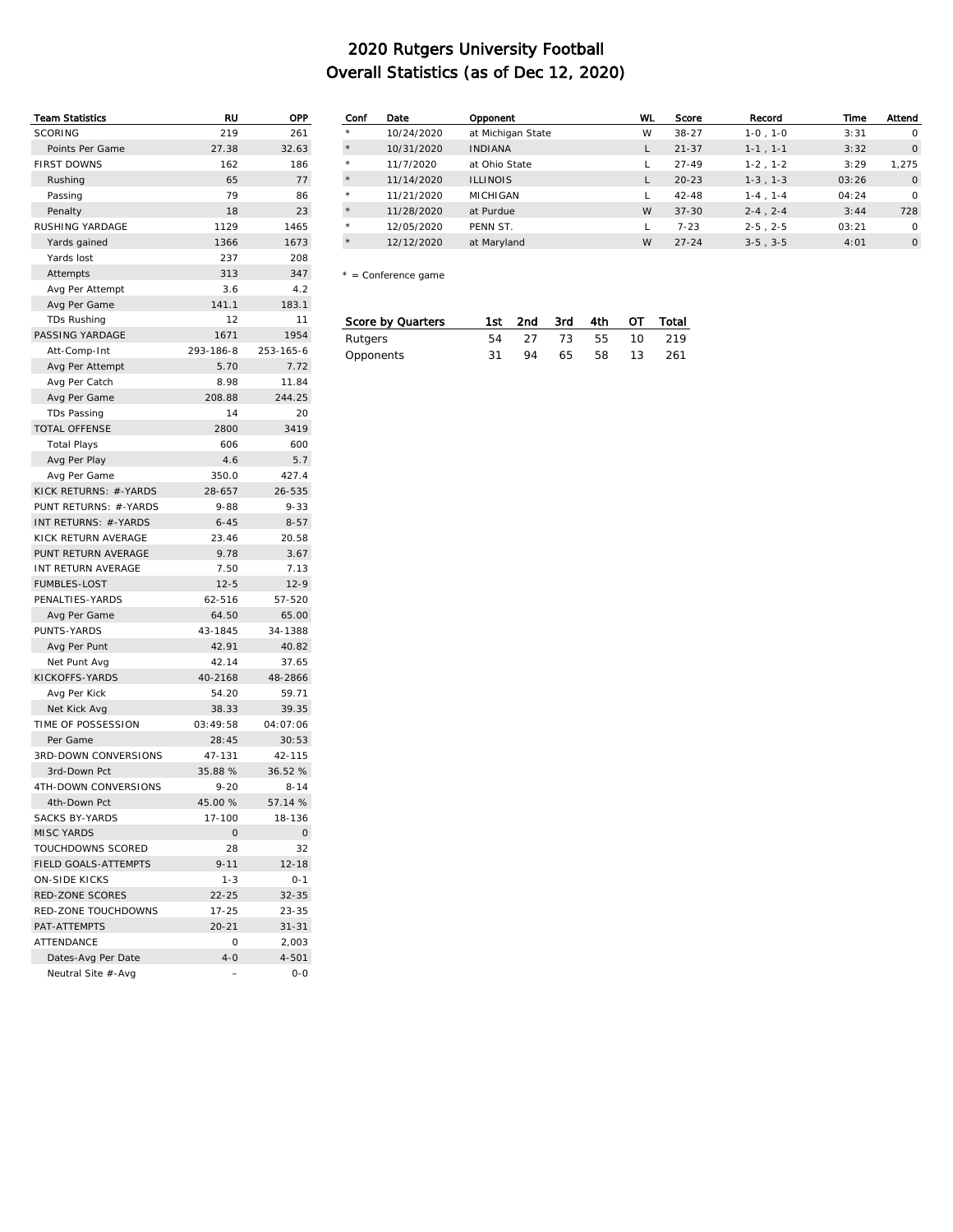| #             | Rushing           | GP             | ATT            | GAIN           | LOSS           | <b>NET</b>     | <b>AVG</b> | TD             | LG             | AVG/G   |
|---------------|-------------------|----------------|----------------|----------------|----------------|----------------|------------|----------------|----------------|---------|
|               | Pacheco, Isaih    | 8              | 109            | 507            | 34             | 473            | 4.3        | 2              | 66             | 59.13   |
| $\mathbf{0}$  | Vedral, Noah      | $\overline{7}$ | 68             | 327            | 134            | 193            | 2.8        | 1              | 25             | 27.57   |
| 22            | Adams, Kay'Ron    | 8              | 29             | 152            | 5              | 147            | 5.1        | 1              | 37             | 18.38   |
| 21            | Langan, Johnny    | 8              | 47             | 151            | $\overline{4}$ | 147            | 3.1        | $\overline{4}$ | 10             | 18.38   |
| 4             | Young, Aaron      | 8              | 32             | 91             | 5              | 86             | 2.7        | 1              | 10             | 10.75   |
| 18            | Melton, Bo        | 8              | 5              | 68             | 8              | 60             | 12.0       | 2              | 44             | 7.50    |
| $\mathcal{P}$ | Cruickshank, Aron | 8              | 5              | 27             | 5              | 22             | 4.4        | $\circ$        | 22             | 2.75    |
| 8             | Sitkowski, Artur  | 3              | 11             | 33             | 17             | 16             | 1.5        | $\circ$        | 14             | 5.33    |
| 71            | O'Neal, Raigwon   | 7              | 1              | $\overline{4}$ | $\circ$        | $\overline{4}$ | 4.0        | 1              | 4              | 0.57    |
| 71            | O'Neal, Raigwon   | $\overline{7}$ | 1              | $\overline{4}$ | $\Omega$       | $\overline{4}$ | 4.0        | 1              | $\overline{4}$ | 0.57    |
| 15            | Jones, Shameen    | 8              | $\overline{2}$ | 6              | 6              | $\circ$        | 0.0        | $\circ$        | 6              | 0.00    |
|               | Team              | 6              | $\overline{4}$ | $\circ$        | 19             | $-19$          | $-4.8$     | $\circ$        | $\mathbf{O}$   | $-3.17$ |
|               | Total             | 8              | 314            | 1370           | 237            | 1133           | 3.6        | 13             | 66             | 141.63  |
|               | Opponents         | 8              | 347            | 1673           | 208            | 1465           | 4.2        | 11             | 52             | 183.13  |

| #        | Passing          | GP | Rating | COMP-ATT-INT  | <b>PCT</b> | YDS      | TD       | LG      | AVG/G  |
|----------|------------------|----|--------|---------------|------------|----------|----------|---------|--------|
| $\Omega$ | Vedral, Noah     |    | 115.59 | 135-220-8     | 61.36%     | 1257     | 9        | 66      | 179.57 |
| 8        | Sitkowski, Artur |    | 127.34 | $42 - 62 - 0$ | 67.74%     | 322      | 3        | 20      | 107.33 |
| 21       | Langan, Johnny   | 8  | 233.28 | $9 - 10 - 0$  | 90.00%     | 92       | 2        | 62      | 11.50  |
|          | Young, Aaron     | 8  | 0.00   | $0 - 1 - 0$   | 0.00%      | $\Omega$ | $\Omega$ | $\circ$ | 0.00   |
|          | Total            | 8  | 121.69 | 186-293-8     | 63.48%     | 1671     | 14       | 66      | 208.88 |
|          | Opponents        | 8  | 151.44 | 165-253-6     | 65.22%     | 1954     | 20       | 63      | 244.25 |

| #              | <b>Punt Returns</b> | NO             | <b>YRDS</b> | <b>AVG</b> | TD          | LG       |
|----------------|---------------------|----------------|-------------|------------|-------------|----------|
| 18             | Melton, Bo          | $\Omega$       | 58          |            | 1           | 58       |
| 2              | Young, Avery        | 9              | 30          | 3.33       | $\mathbf 0$ | 10       |
|                | Total               | 9              | 88          | 9.78       | 1           | 58       |
|                | Opponents           | 9              | 33          | 3.67       | 0           | 17       |
|                |                     |                |             |            |             |          |
|                |                     |                |             |            |             |          |
| #              | Interceptions       | <b>NO</b>      | <b>YRDS</b> | <b>AVG</b> | TD          | LG       |
| $\Omega$       | Izien, Christian    | $\overline{2}$ | $\Omega$    | 0.00       | 0           | $\Omega$ |
| 21             | Avery, Tre          | $\mathbf{1}$   | 19          | 19.00      | $\Omega$    | 19       |
| 58             | Toure, Mohamed      | 1              | 13          | 13.00      | $\Omega$    | 13       |
| $\overline{7}$ | White, Brendon      | $\mathbf{1}$   | 13          | 13.00      | $\Omega$    | 13       |
| 24             | Jones, Naijee       | 1              | 0           | 0.00       | 0           | 0        |
|                | Total               | 6              | 45          | 7.50       | о           | 19       |
|                | Opponents           | 8              | 57          | 7.13       | 0           | 26       |
|                |                     |                |             |            |             |          |

| #              | <b>Kick Returns</b> | NO            | <b>YRDS</b> | <b>AVG</b> | TD       | LG       |
|----------------|---------------------|---------------|-------------|------------|----------|----------|
| $\mathfrak{D}$ | Cruickshank, Aron   | 24            | 573         | 23.88      |          | 100      |
| 18             | Melton, Bo          | $\mathcal{P}$ | 83          | 41.50      | $\Omega$ | 39       |
| 2              | Young, Avery        | 1             | 3           | 3.00       | O        | 3        |
| $\overline{4}$ | Young, Aaron        |               | $-2$        | $-2.00$    | $\Omega$ | $\Omega$ |
|                | Total               | 28            | 657         | 23.46      |          | 100      |
|                | Opponents           | 26            | 535         | 20.58      | 1        | 95       |
|                |                     |               |             |            |          |          |

| #              | Receiving          | GP             | NO.            | <b>YDS</b> | <b>AVG</b>               | TD             | LG      | AVG/G   |
|----------------|--------------------|----------------|----------------|------------|--------------------------|----------------|---------|---------|
| 18             | Melton, Bo         | 8              | 42             | 556        | 13.24                    | 6              | 66      | 69.50   |
| 15             | Jones, Shameen     | 8              | 32             | 354        | 11.06                    | 3              | 38      | 44.25   |
| 2              | Cruickshank, Aron  | 8              | 35             | 238        | 6.80                     | 1              | 43      | 29.75   |
| $\mathbf{1}$   | Pacheco, Isaih     | 8              | 19             | 130        | 6.84                     | 1              | 20      | 16.25   |
| 83             | Washington, Isaiah | 8              | 9              | 96         | 10.67                    | $\Omega$       | 26      | 12.00   |
| $\overline{4}$ | Young, Aaron       | 8              | 22             | 94         | 4.27                     | $\Omega$       | 15      | 11.75   |
| 22             | Adams, Kay'Ron     | 8              | 3              | 73         | 24.33                    | 1              | 62      | 9.13    |
| 13             | Haskins, Jovani    | 8              | $\overline{4}$ | 46         | 11.50                    | $\overline{2}$ | 25      | 5.75    |
| 82             | Dremel, Christian  | 8              | $\overline{4}$ | 34         | 8.50                     | $\circ$        | 14      | 4.25    |
| 5              | Woods, Paul        | 5              | 5              | 27         | 5.40                     | $\circ$        | 12      | 5.40    |
| 10             | Alaimo, Matt       | 8              | $\overline{7}$ | 23         | 3.29                     | $\circ$        | 7       | 2.88    |
| 13             | Long, Chris        | 2              | $\overline{2}$ | 12         | 6.00                     | $\Omega$       | 11      | 6.00    |
| 21             | Langan, Johnny     | 8              | $\overline{2}$ | 10         | 5.00                     | $\circ$        | 6       | 1.25    |
| $\mathbf{0}$   | Vedral, Noah       | $\overline{7}$ | $\circ$        | $-9$       | $\overline{\phantom{a}}$ | $\circ$        | $\circ$ | $-1.29$ |
| 71             | O'Neal, Raigwon    | $\overline{7}$ | $\circ$        | $-13$      | ٠                        | $\circ$        | $\circ$ | $-1.86$ |
| 71             | O'Neal, Raigwon    | $\overline{7}$ | $\mathbf{O}$   | $-13$      |                          | $\circ$        | 0       | $-1.86$ |
|                | Total              | 8              | 186            | 1658       | 8.91                     | 14             | 66      | 207.25  |
|                | Opponents          | 8              | 165            | 1954       | 11.84                    | 20             | 63      | 244.25  |

| # | <b>Fumble Returns</b> | NO | <b>YRDS</b> | <b>AVG</b> | TD. | LG |
|---|-----------------------|----|-------------|------------|-----|----|
|   | Izien, Christian      |    | o           | 9.00       |     |    |
|   | Total                 |    |             | 9.00       | o   |    |
|   | Opponents             |    | о           | Ω          | Ω   |    |
|   |                       |    |             |            |     |    |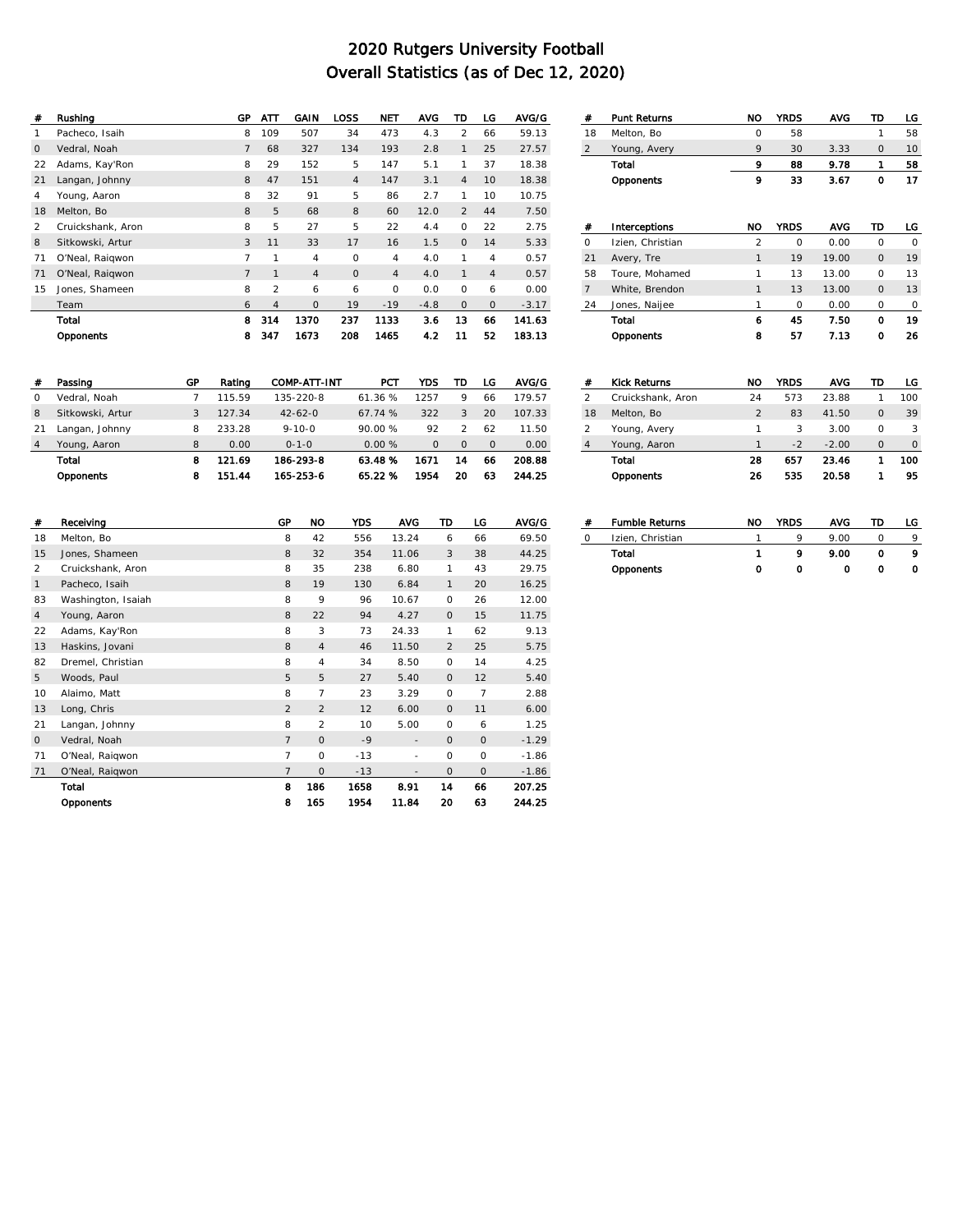|                |                     |                |                |             |             | PAT          |             |            |            |            |
|----------------|---------------------|----------------|----------------|-------------|-------------|--------------|-------------|------------|------------|------------|
| #              | Scoring             | TD             | <b>FG</b>      | <b>KICK</b> | <b>RUSH</b> | <b>RCV</b>   | <b>PASS</b> | <b>DXP</b> | <b>SAF</b> | <b>PTS</b> |
| 18             | Melton, Bo          | 9              |                |             |             |              | $0 - 1$     |            |            | 54         |
| 1              | Ambrosio, Valentino |                | $\overline{7}$ | $14 - 15$   |             |              |             |            |            | 35         |
| 21             | Langan, Johnny      | $\overline{4}$ | -              |             | $0 - 1$     |              | $0 - 1$     |            |            | 24         |
| $\mathbf{1}$   | Pacheco, Isaih      | 3              | –              |             |             | $\mathbf{1}$ |             |            |            | 20         |
| 15             | Jones, Shameen      | 3              |                |             |             |              |             |            |            | 18         |
| 22             | Adams, Kay'Ron      | $\mathfrak{D}$ | –              |             |             |              |             |            |            | 12         |
| $\mathfrak{D}$ | Cruickshank, Aron   | $\mathcal{P}$  | -              |             |             |              |             |            |            | 12         |
| 96             | Fava, Guy           |                | 2              | $6 - 6$     |             |              |             |            |            | 12         |
| 13             | Haskins, Jovani     | $\overline{2}$ | -              |             |             |              |             |            |            | 12         |
| $\Omega$       | Vedral, Noah        | $\mathbf{1}$   |                |             | $1 - 1$     |              | $1 - 3$     |            |            | 8          |
| 71             | O'Neal, Raigwon     | 1              | -              |             |             |              |             |            |            | 6          |
| 71             | O'Neal, Raigwon     | $\mathbf{1}$   |                |             |             |              |             |            |            | 6          |
| 4              | Young, Aaron        | 1              | -              |             |             |              |             |            |            | 6          |
|                | Total               | 29             | 9              | 20-21       | $1-2$       | 1            | $1-5$       |            |            | 225        |
|                | Opponents           | 32             | 12             | $31 - 31$   |             |              | $0 - 1$     |            |            | 261        |

| #              | <b>Total Offense</b> | G | Plays          | Rush  | Pass     | Total | AVG/G   |
|----------------|----------------------|---|----------------|-------|----------|-------|---------|
| $\Omega$       | Vedral, Noah         | 7 | 288            | 193   | 1257     | 1450  | 207.14  |
| 1              | Pacheco, Isaih       | 8 | 109            | 473   | $\Omega$ | 473   | 59.13   |
| 8              | Sitkowski, Artur     | 3 | 73             | 16    | 322      | 338   | 112.67  |
| 21             | Langan, Johnny       | 8 | 57             | 147   | 92       | 239   | 29.88   |
| 22             | Adams, Kay'Ron       | 8 | 29             | 147   | $\Omega$ | 147   | 18.38   |
| $\overline{4}$ | Young, Aaron         | 8 | 33             | 86    | $\Omega$ | 86    | 10.75   |
| 18             | Melton, Bo           | 8 | 5              | 60    | $\Omega$ | 60    | 7.50    |
| $\mathfrak{D}$ | Cruickshank, Aron    | 8 | 5              | 22    | $\Omega$ | 22    | 2.75    |
| 71             | O'Neal, Raigwon      | 7 | $\mathfrak{D}$ | 8     | $\Omega$ | 8     | 1.14    |
|                | Team                 | 6 | $\overline{4}$ | $-19$ | $\Omega$ | $-19$ | $-3.17$ |
|                | Total                | 8 | 605            | 1133  | 1671     | 2804  | 350.50  |
|                | Opponents            | 8 | 600            | 1465  | 1954     | 3419  | 427.38  |

| <b>Field Goals</b>  | <b>FGM-FGA</b> | PCT         | 120   | 20-29   | 30-39   | 40-49    | $50-$ | LG | <b>BLK</b> |
|---------------------|----------------|-------------|-------|---------|---------|----------|-------|----|------------|
|                     | $2 - 2$        | 100.00<br>% | $O-O$ | $O-O$   | $1 - 1$ | $1 - 1$  | $O-O$ | 44 | $\Omega$   |
| Ambrosio, Valentino | $4 - 5$        | 80.00%      | $O-O$ | $2 - 2$ | $1 - 1$ | $1 - 2$  | $O-O$ | 42 | $\Omega$   |
| Ambrosio, Valentino | $3 - 4$        | 75.00 %     | $O-O$ | $1 - 1$ | $1 - 2$ | $1 - 1$  | $O-O$ | 42 | $\Omega$   |
| Total               | $9 - 11$       | 81.82 %     | 0-0   | $3 - 3$ | $3 - 4$ | $3 - 4$  | ი-ი   | 44 | 0          |
| Opponents           | $12 - 18$      | 66.67 %     | $0-3$ | $0-0$   | $3-4$   | $9 - 11$ | $0-0$ | 48 | Ω          |
|                     | 96 Fava, Guy   |             |       |         |         |          |       |    |            |

| #  | Puntina            | NO | YDS. | AVG LG TB FC 120 50+ |     |          |      |      |                | <b>BLK</b> |
|----|--------------------|----|------|----------------------|-----|----------|------|------|----------------|------------|
| 94 | Korsak, Adam       | 43 |      | 1845 42.91           | 66  | $\Omega$ | 21   | 17   |                | 0          |
|    | Total              |    |      | 43 1845 42.91        | 66  |          | 0.21 | 17   | 7              | Ω          |
|    | Opponents          |    |      | 34 1388 40.82        | -59 |          | 1 16 | 14   | 4              | ο          |
|    |                    |    |      |                      |     |          |      |      |                |            |
|    |                    |    |      |                      |     |          |      |      |                |            |
| #  | <b>Kickoffs</b>    |    |      | <b>NO</b>            |     | YDS      |      | AVG  | ΤВ             | OВ         |
| 95 | Davidovicz, Justin |    |      | 23                   |     | 1345     |      | 58.5 | $\overline{4}$ | O          |
| 96 | Fava, Guy          |    |      | 17                   |     | 823      |      | 48.4 | 1              | $\Omega$   |
|    | Total              |    |      | 40                   |     | 2168     |      | 54.2 | 5              | Ω          |

Opponents 48 2866 59.7 16 2

| FG Sequence     | Rutgers                | Opponents                        |
|-----------------|------------------------|----------------------------------|
| Michigan State  | (44)                   | $(45)$ , $(48)$                  |
| <b>INDIANA</b>  | $\qquad \qquad =$      | $(42)$ , $(28)$ , $(31)$         |
| Ohio State      | (30)                   | ٠                                |
| <b>ILLINOIS</b> | $(29)$ , $(26)$        | $(24)$ , $(23)$ , 54, 46, $(47)$ |
| MICHIGAN        | $(38)$ , $(42)$ , $45$ | 49,53,35                         |
| Purdue          | (28)                   | $\qquad \qquad \blacksquare$     |
| PENN ST.        | ۰                      | (30), (47), (27)                 |
| Maryland        | 36(39)(42)             | (37), 50                         |
|                 |                        |                                  |

Numbers in (parentheses) indicate field goal was made.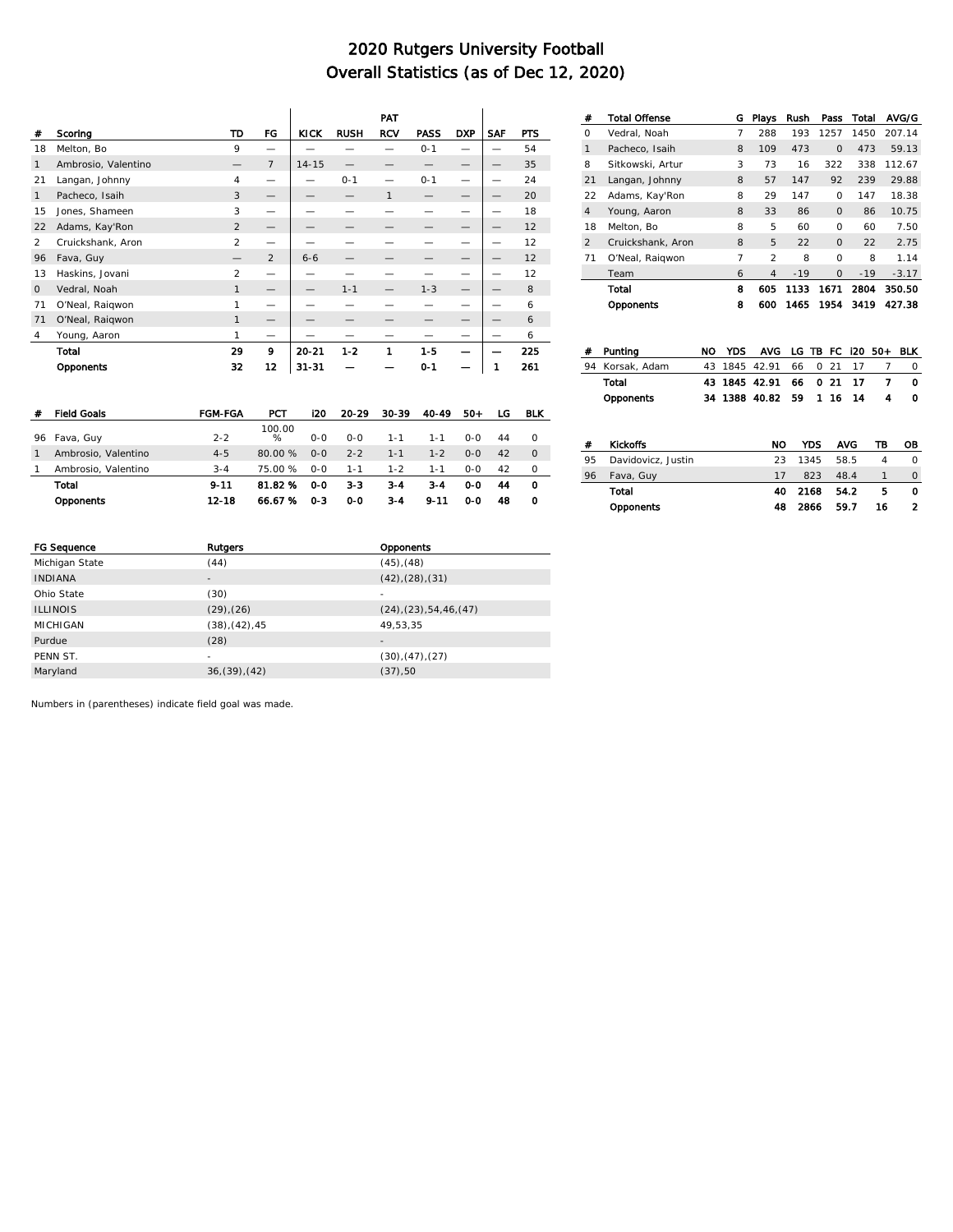| #              | All Purpose        | G              | <b>RUSH</b> | <b>RCV</b> | <b>PR</b>   | KR           | IR          | Total | AVG/G   |
|----------------|--------------------|----------------|-------------|------------|-------------|--------------|-------------|-------|---------|
| 2              | Cruickshank, Aron  | 8              | 22          | 238        | $\circ$     | 573          | $\circ$     | 833   | 104.13  |
| 18             | Melton, Bo         | 8              | 60          | 556        | 58          | 83           | $\circ$     | 757   | 94.63   |
| 1              | Pacheco, Isaih     | 8              | 473         | 130        | $\circ$     | $\circ$      | $\circ$     | 603   | 75.38   |
| 15             | Jones, Shameen     | 8              | $\circ$     | 354        | $\mathsf O$ | $\circ$      | $\circ$     | 354   | 44.25   |
| 22             | Adams, Kay'Ron     | 8              | 147         | 73         | $\mathsf O$ | $\circ$      | $\circ$     | 220   | 27.50   |
| $\mathsf{O}$   | Vedral, Noah       | $\overline{7}$ | 193         | $-9$       | $\mathsf O$ | $\circ$      | $\mathsf O$ | 184   | 26.29   |
| 4              | Young, Aaron       | 8              | 86          | 94         | $\circ$     | $-2$         | $\circ$     | 178   | 22.25   |
| 21             | Langan, Johnny     | 8              | 147         | 10         | $\circ$     | $\mathsf O$  | $\circ$     | 157   | 19.63   |
| 83             | Washington, Isaiah | 8              | $\mathsf O$ | 96         | $\circ$     | $\circ$      | $\circ$     | 96    | 12.00   |
| 13             | Haskins, Jovani    | 8              | $\circ$     | 46         | $\mathsf O$ | $\mathsf O$  | $\circ$     | 46    | 5.75    |
| 82             | Dremel, Christian  | 8              | $\circ$     | 34         | $\circ$     | $\circ$      | $\circ$     | 34    | 4.25    |
| $\overline{2}$ | Young, Avery       | 8              | $\mathsf O$ | $\circ$    | 30          | $\mathbf{3}$ | $\circ$     | 33    | 4.13    |
| 5              | Woods, Paul        | 5              | $\circ$     | 27         | $\circ$     | $\circ$      | $\circ$     | 27    | 5.40    |
| 10             | Alaimo, Matt       | 8              | $\mathsf O$ | 23         | $\circ$     | $\mathsf O$  | $\circ$     | 23    | 2.88    |
| 21             | Avery, Tre         | 8              | $\circ$     | $\circ$    | $\circ$     | $\circ$      | 19          | 19    | 2.38    |
| 8              | Sitkowski, Artur   | $\mathbf{3}$   | 16          | $\circ$    | $\mathbf 0$ | $\mathsf O$  | $\circ$     | 16    | 5.33    |
| 58             | Toure, Mohamed     | 8              | $\circ$     | $\circ$    | $\circ$     | $\circ$      | 13          | 13    | 1.63    |
| $\overline{7}$ | White, Brendon     | 5              | $\circ$     | $\circ$    | $\circ$     | $\circ$      | 13          | 13    | 2.60    |
| 13             | Long, Chris        | 2              | $\circ$     | 12         | $\circ$     | $\circ$      | $\circ$     | 12    | 6.00    |
| 71             | O'Neal, Raigwon    | $\overline{7}$ | 8           | $-26$      | $\mathsf O$ | $\circ$      | $\circ$     | $-18$ | $-2.57$ |
|                | Team               | 6              | $-19$       | $\circ$    | $\circ$     | $\circ$      | $\circ$     | $-19$ | $-3.17$ |
|                | Total              | 8              | 1133        | 1658       | 88          | 657          | 45          | 3581  | 447.63  |
|                | Opponents          | 8              | 1465        | 1954       | 33          | 535          | 57          | 4044  | 505.50  |